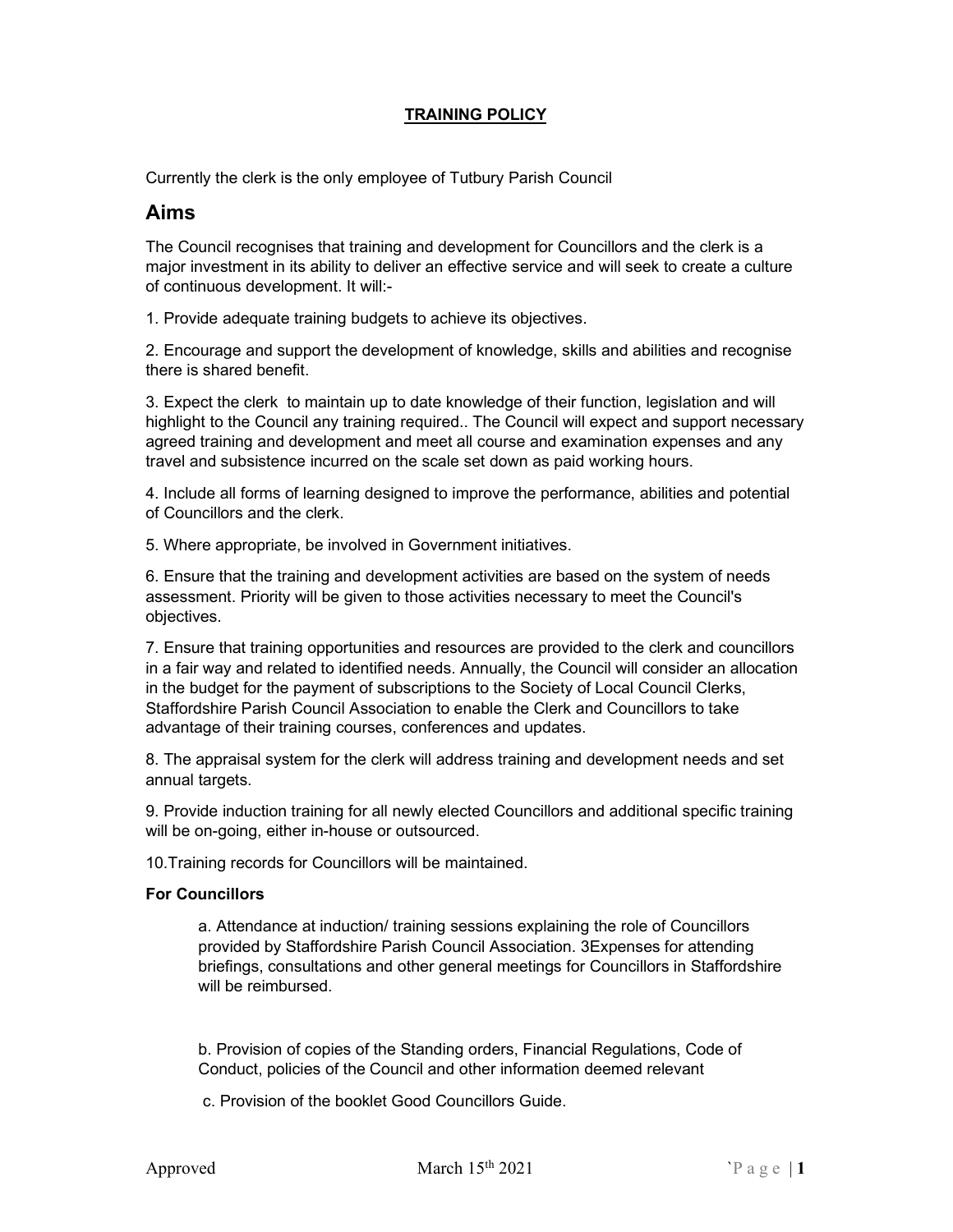### For the Chairperson and Vice Chair.

The councillor undertaking the role of chairperson should undertake the relevant training session provided by the Staffordshire Parish Council Association

#### For the Clerk

a. Attend Induction training session/ explaining the role of the Council provided by the Staffordshire Parish Council Association

b. Provide copies of the Standing orders, Financial Regulations, Code of Conduct, policies of the Council and other information deemed relevant.

c. If the clerk is not qualified, completion of the ILCA introduction to Local Council Administration within the first 6 months of appointments required

d. In addition one additional salary point will be added to the clerk's salary, up to a maximum of four points, for success in obtaining or already holding each of the following relevant qualifications:

- The Certificate in Local Council Administration and other relevant qualifications such as:
- Certificate in Local Policy Studies First Year
- The Certificate in Local Policy Studies
- The Diploma in Local Policy Studies
- BA (Hons) Degree Local Policy Studies

 $\bullet$ e. Any other training relevant to the proficient discharge of their duties such as IT, Legal powers, Finance and understanding the planning system, identified through regular training needs assessments.

f. Attendance at relevant local meetings of bodies such as the Society of Local Council Clerks (SLCC) and briefings by Staffordshire Parish Council Association. The council will purchase relevant subscription to relevant publications and advice services. h. Provision of Local Council Administration by Charles Arnold Baker and other relevant publications, which will remain the property of the Council.

### For Volunteers on Parish Council activities

a. Briefings on relevant health and safety matters and the scope of their work prior to starting.

b. Assessment of their skill, knowledge and capacity to complete the task in hand.